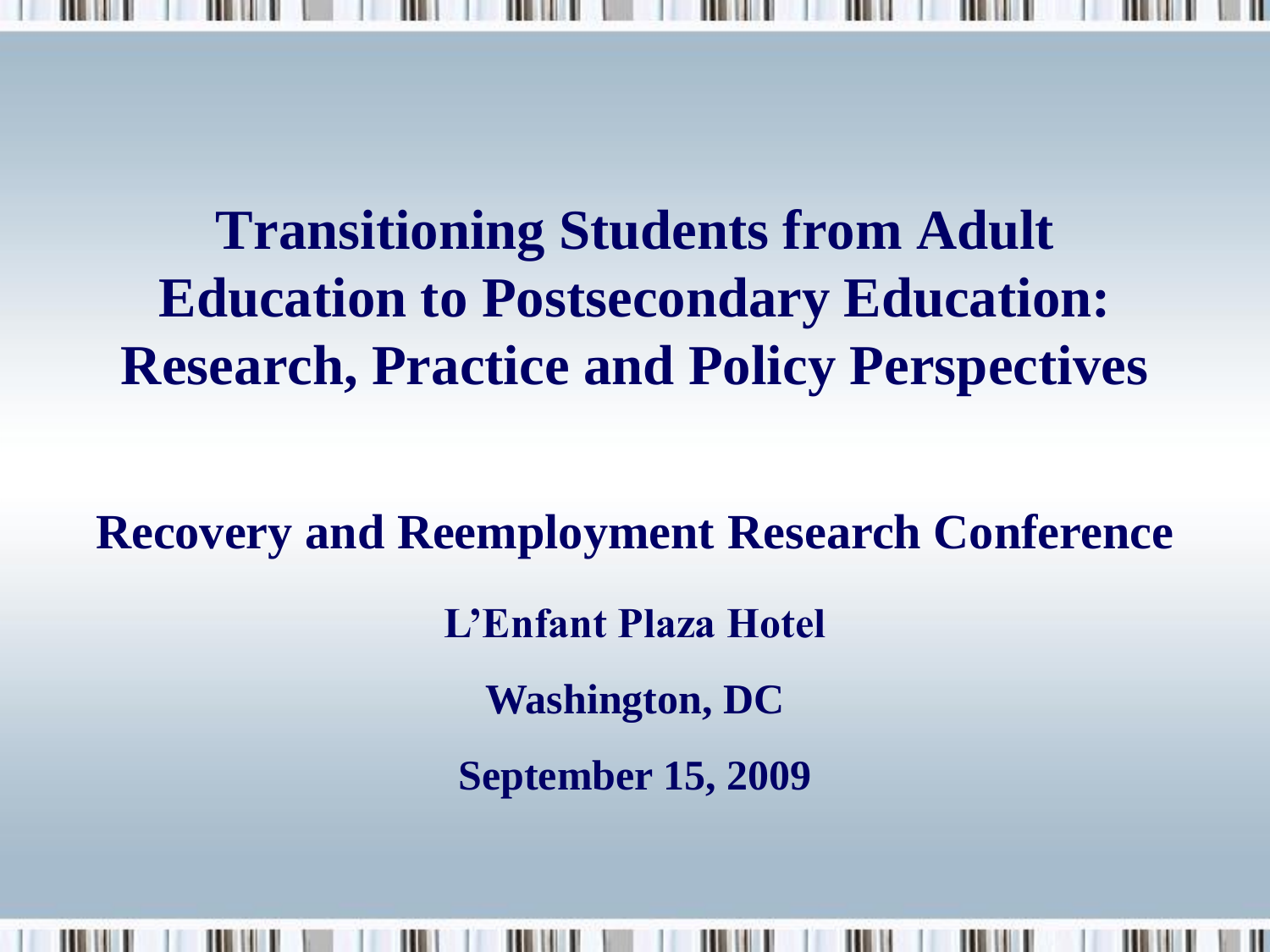### **Agenda**

- **Background: Assumptions and Approach**
- **Research Initiatives**
- **Local Demonstration Projects**
- **Fostering State Policy Development**
- **Next Steps**
- **Your Questions and Comments**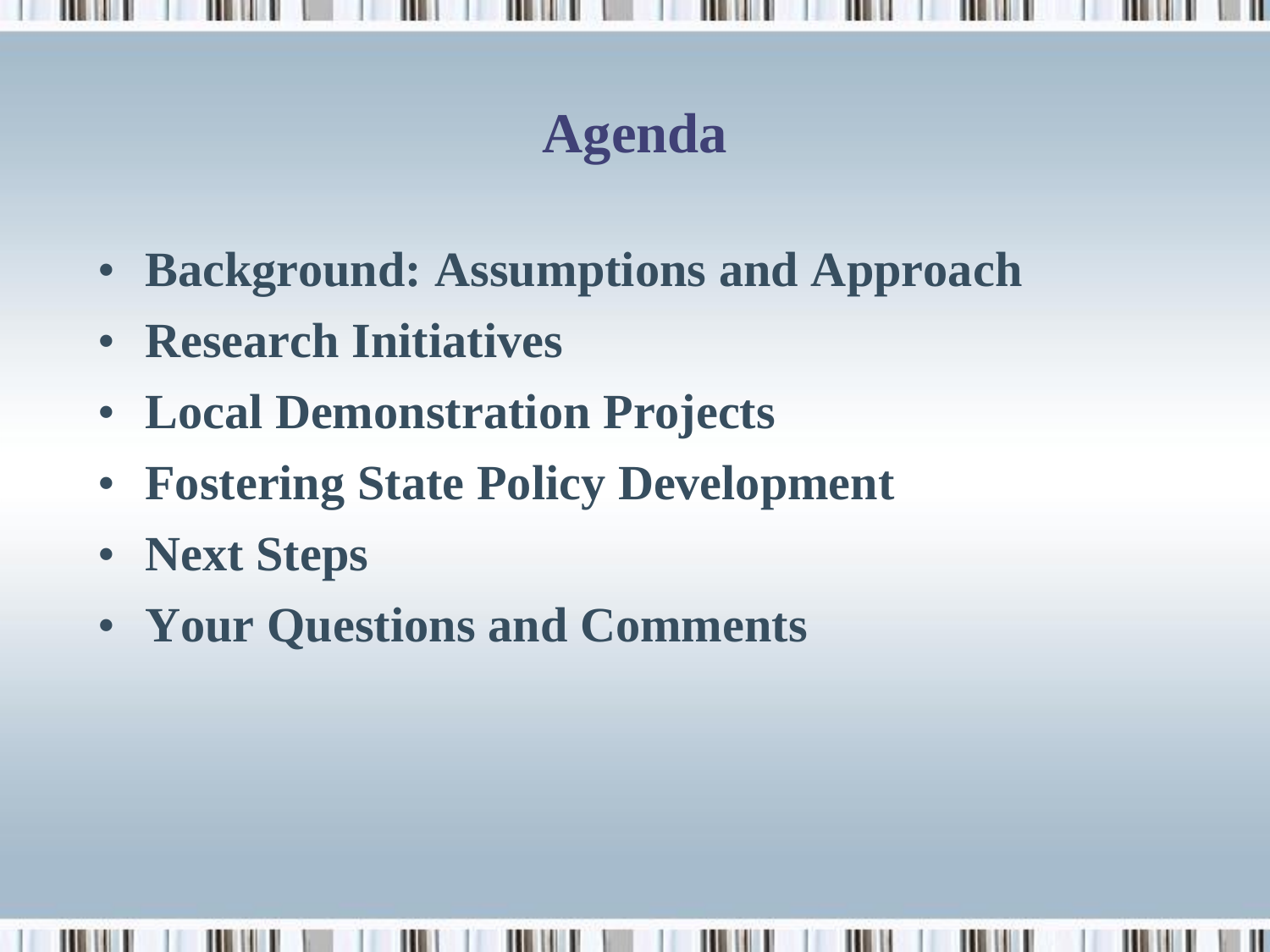## **Background**



ш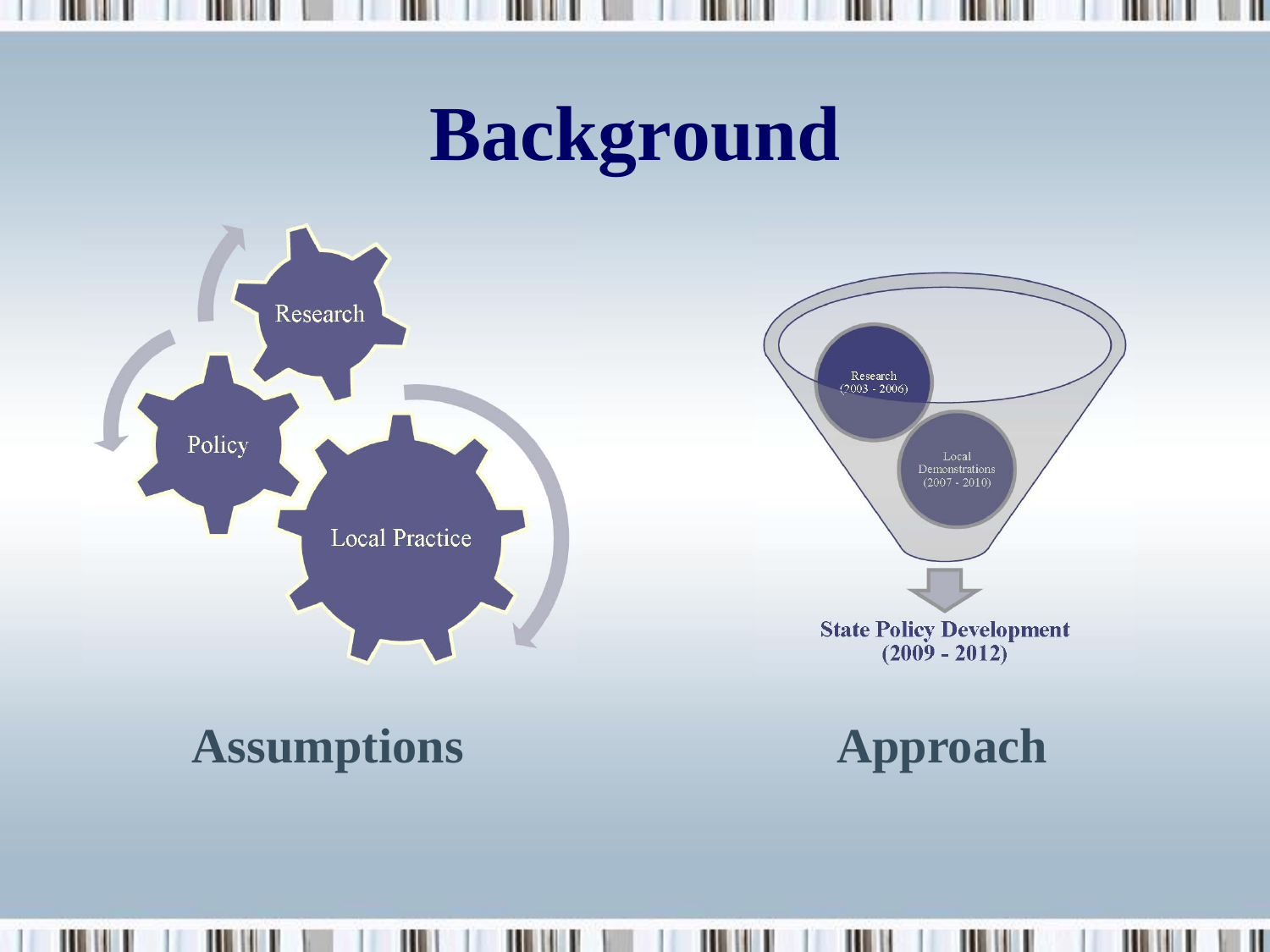### **Background: Approach**



#### **Research (2003 - 2006)**

- Adult Basic Education to Community College Transitions Project
- Transitions Symposium • Adult Basic Education to Community College



#### **Local Demonstrations (2007 - 2010)**

- ABE Career Connections
- Ready for College Adult Education Transitions Project



#### **State Policy Development (2009 - 2012)**

• Supporting States' Development of Policies for Adult Basic Education (ABE) to Postsecondary Education (PSE) Transitions

 $222$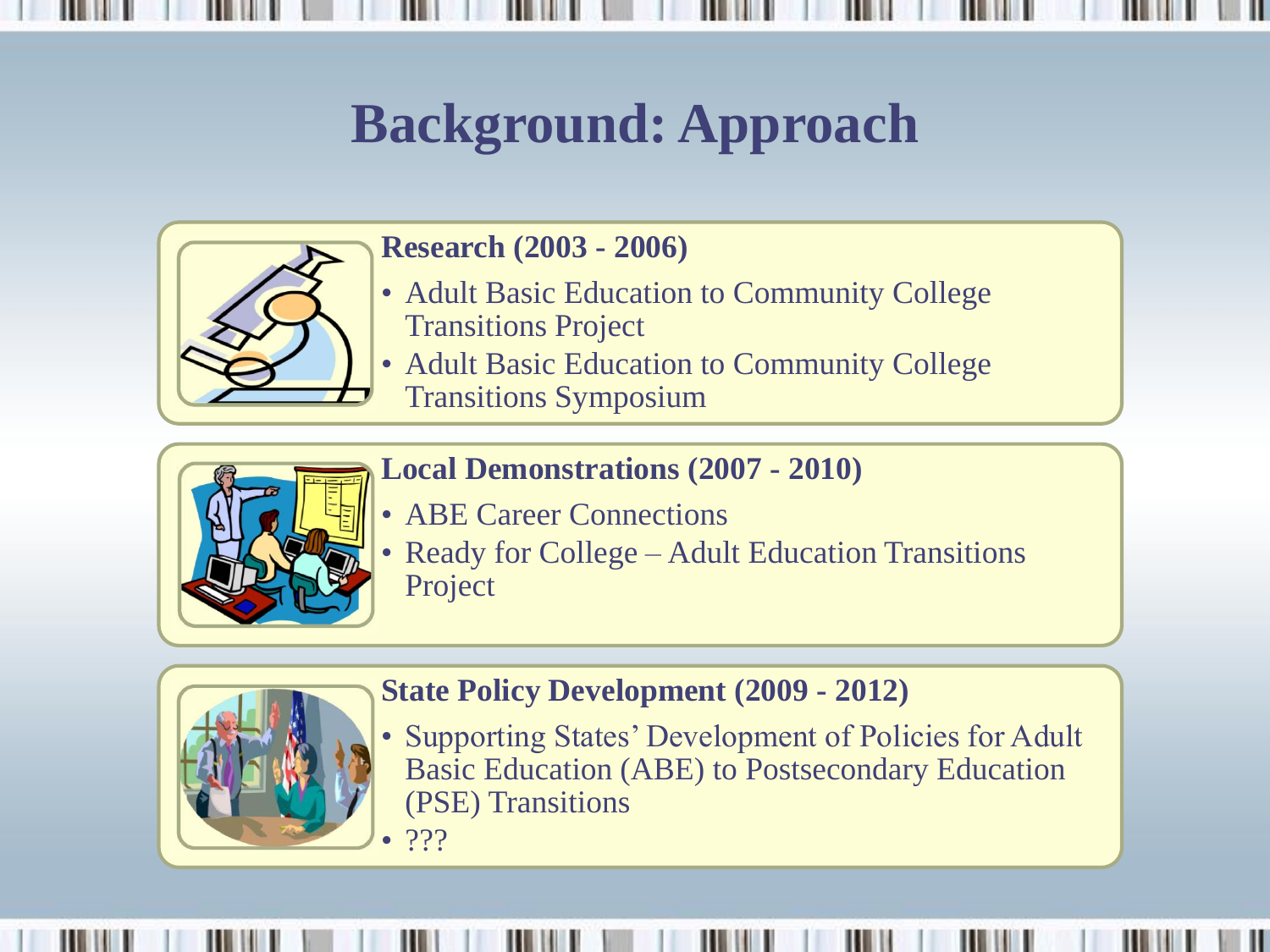## *Project Adult Basic Education (ABE) to Community College (CC) Transitions*

### Two primary activities, 2003-2006:

- CC programs • Case studies to identify programs and practices that facilitate transitions of ABE students to credit-bearing
- A symposium to advance the national discussion on ABE transitions to college and careers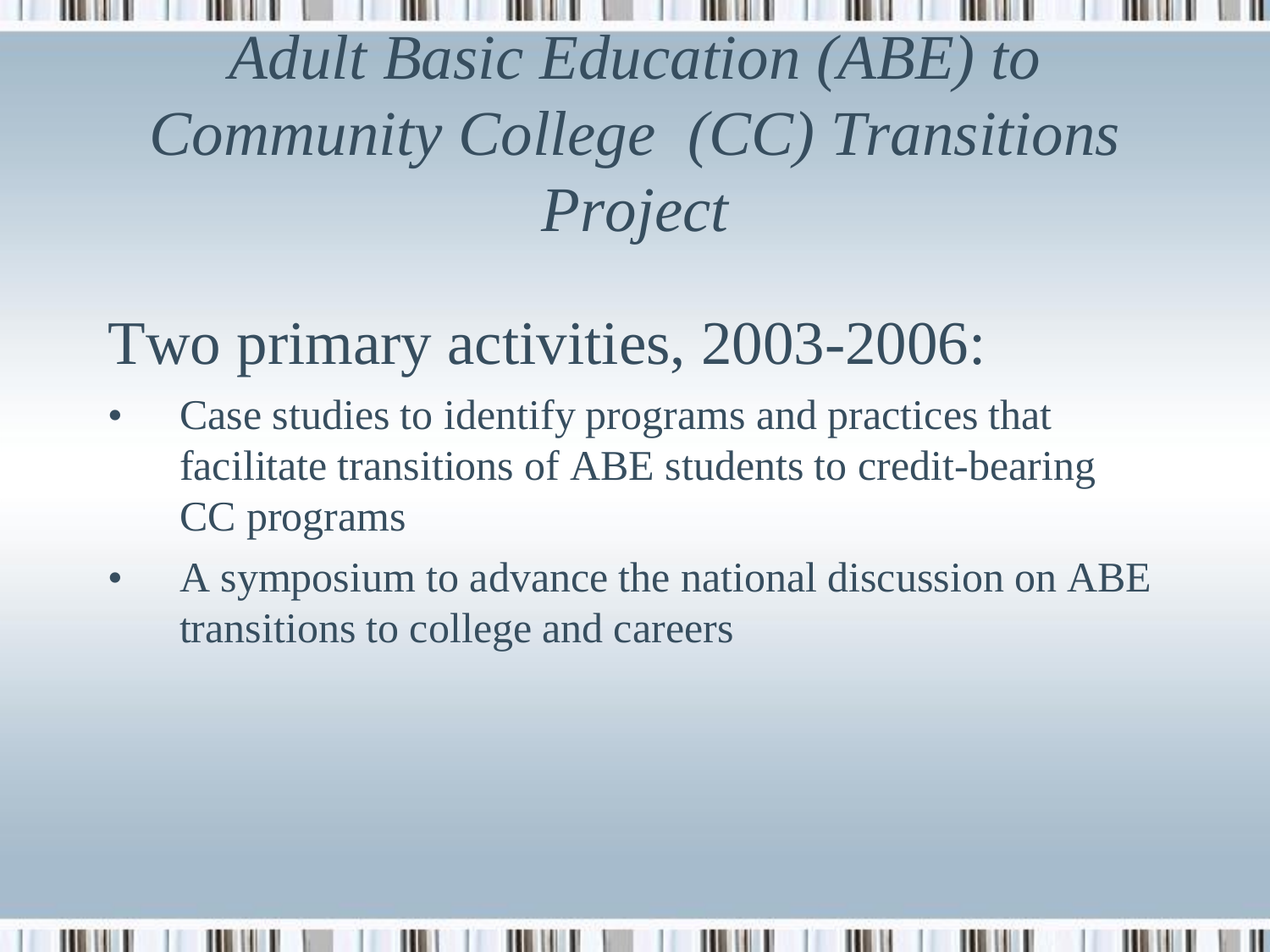## *ABE to CC Transitions Project*  Case Studies

Research Questions

- Which aspects of ABE program operations contribute to postsecondary transitions?
- How do they contribute to transitions?
- and academic barriers? • How do ABE programs help students overcome personal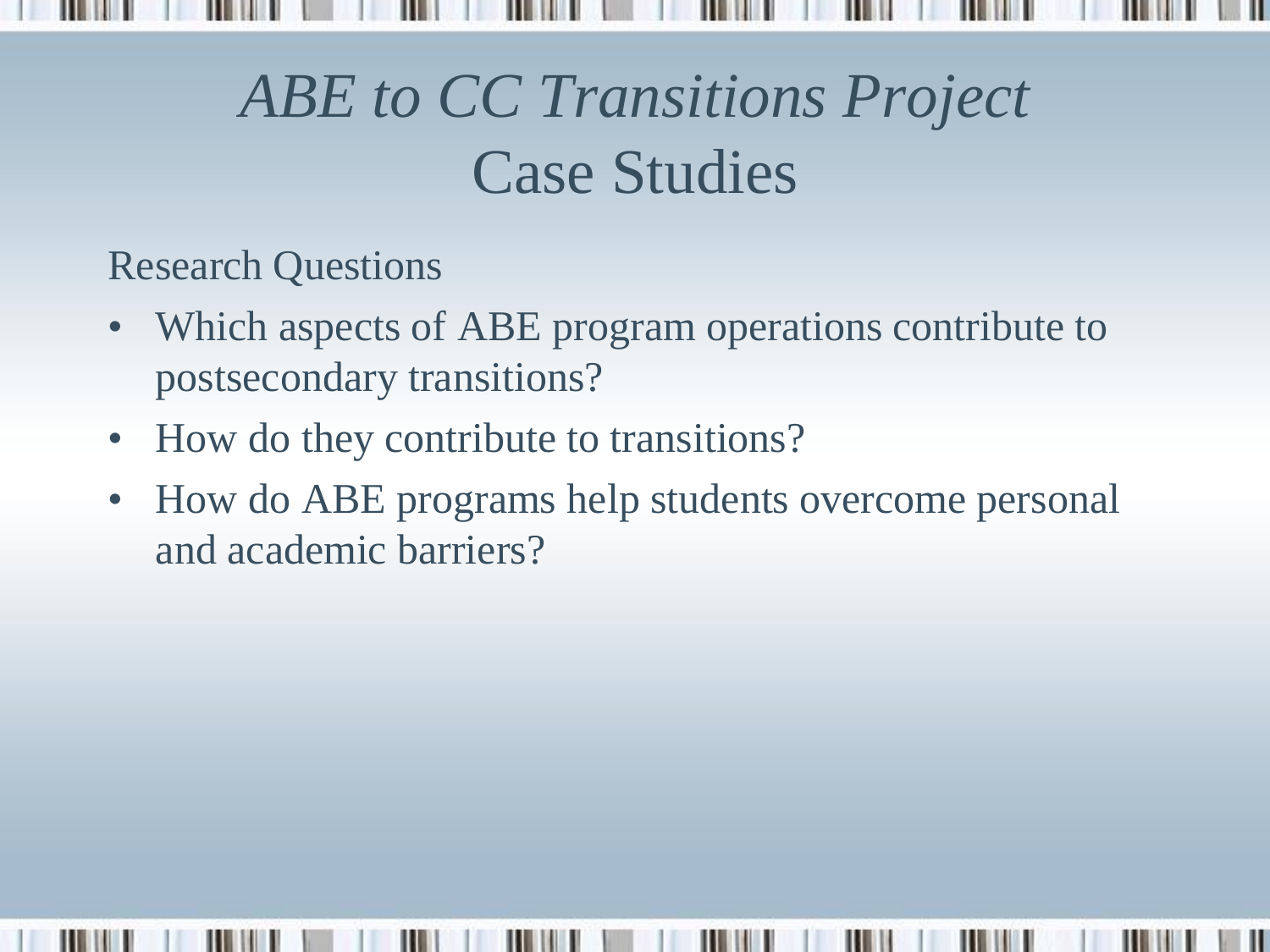# *ABE to CC Transitions Project* Case Studies Research Methodology

- Selection of four states with capacity to match between ABE and postsecondary data
	- Florida, Kentucky, Washington, and Wisconsin
- Florida, Kentucky, Washington, and Wisconsin<br>• Identification of 16 programs with relatively high transition rates, using student- and program-level administrative data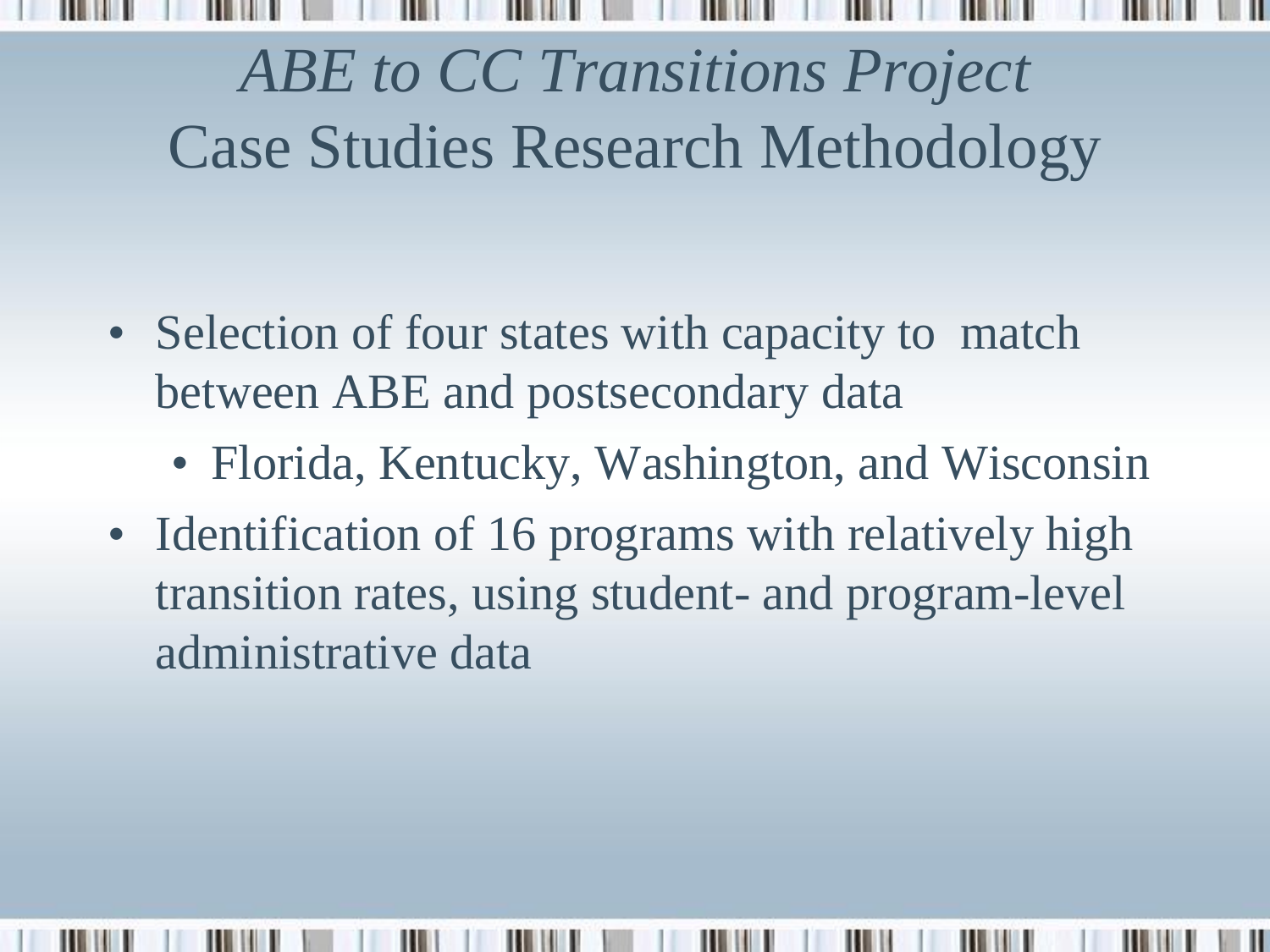# *ABE to CC Transitions Project* Case Studies Research Methodology

- • Two-day site visits to each ABE program to identify transition related practices
- Interviews topics: program environment, capacity, management, recruitment, intake, assessment, curriculum and instruction, support services and advancing learners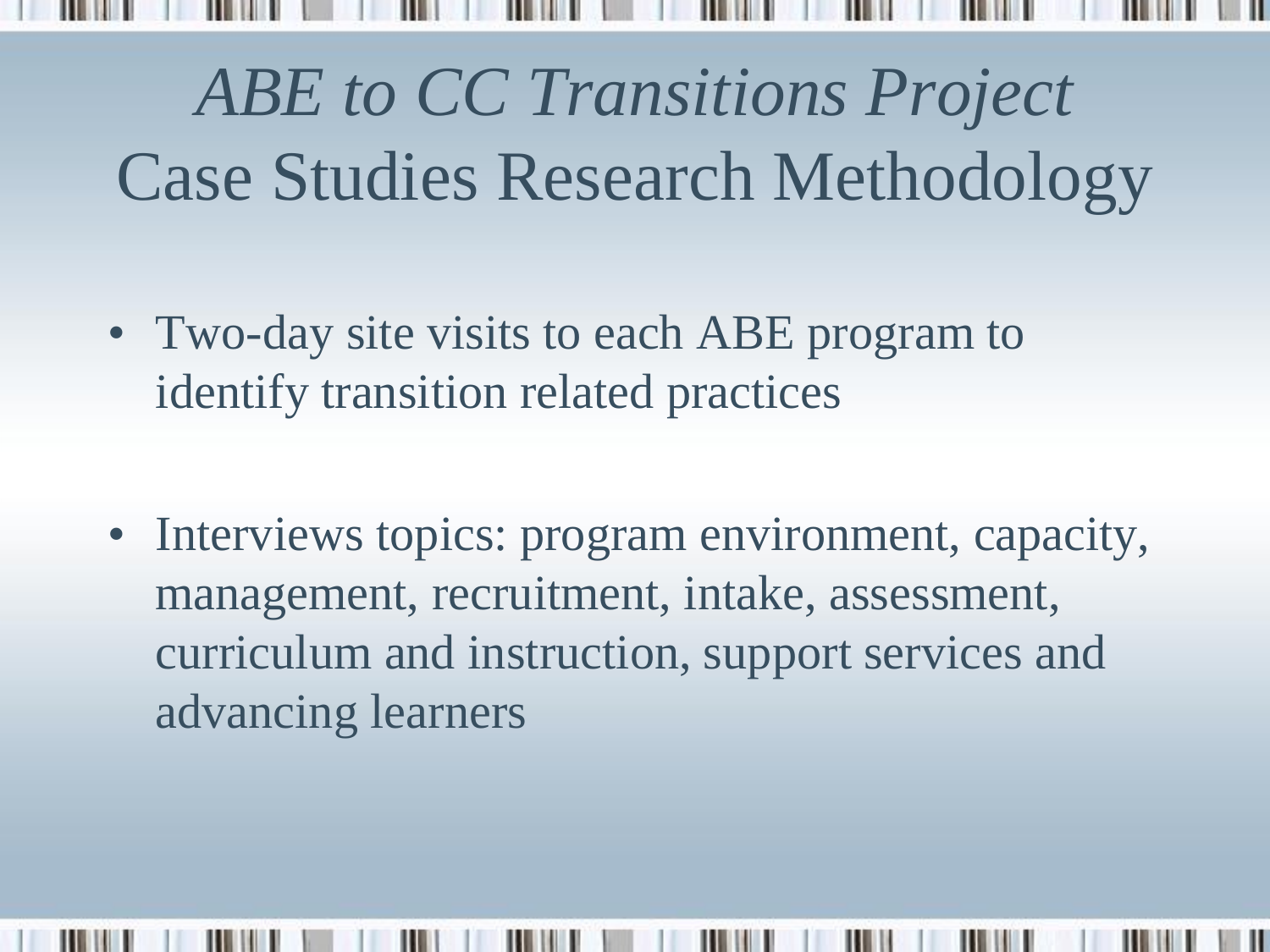# *ABE to CC Transitions Project* Observations from the Case Studies

- facilitate transitions fell into four dimensions: • Prominent practices that appeared to
	- Program Structure and Organization
	- Instruction
	- Support Services
	- Personal and Organizational Collaboration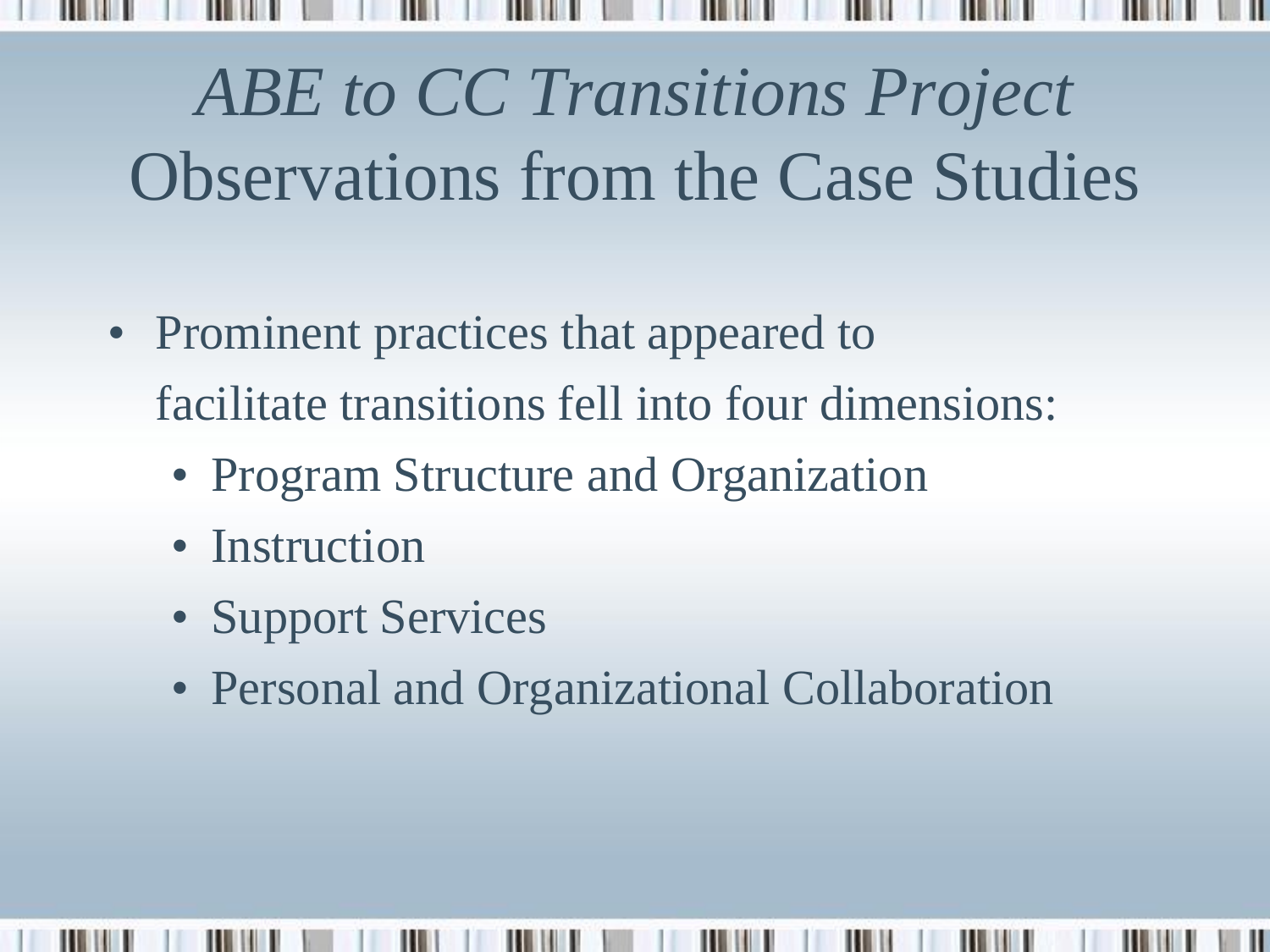# *ABE to CC Transitions Project* Observations from the Case Studies

- • **Program structure and organization**: ABE valued; ABE access to adequate resources, exposure to colleges; simultaneous enrollment opportunities
- prep, curricula alignment • **Instruction**: College encouraged for all students, goalsetting, monitored action plans, targeted instruction, test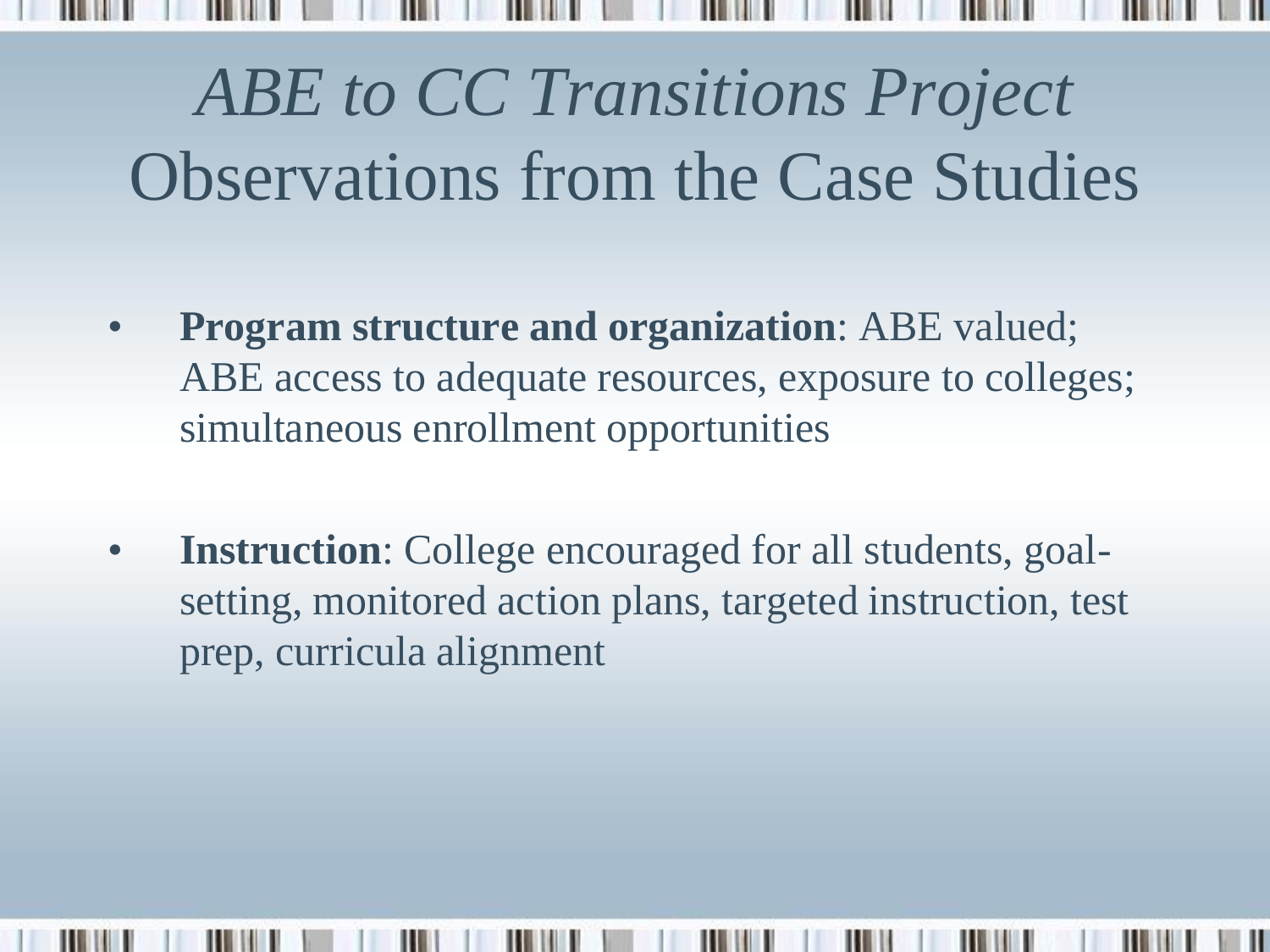*ABE to CC Transitions Project* Observations from the Case Studies

• **Support services**: To help ABE students overcome personal and academic barriers, community colleges, workforce development and human welfare programs, and ABE instructors offered services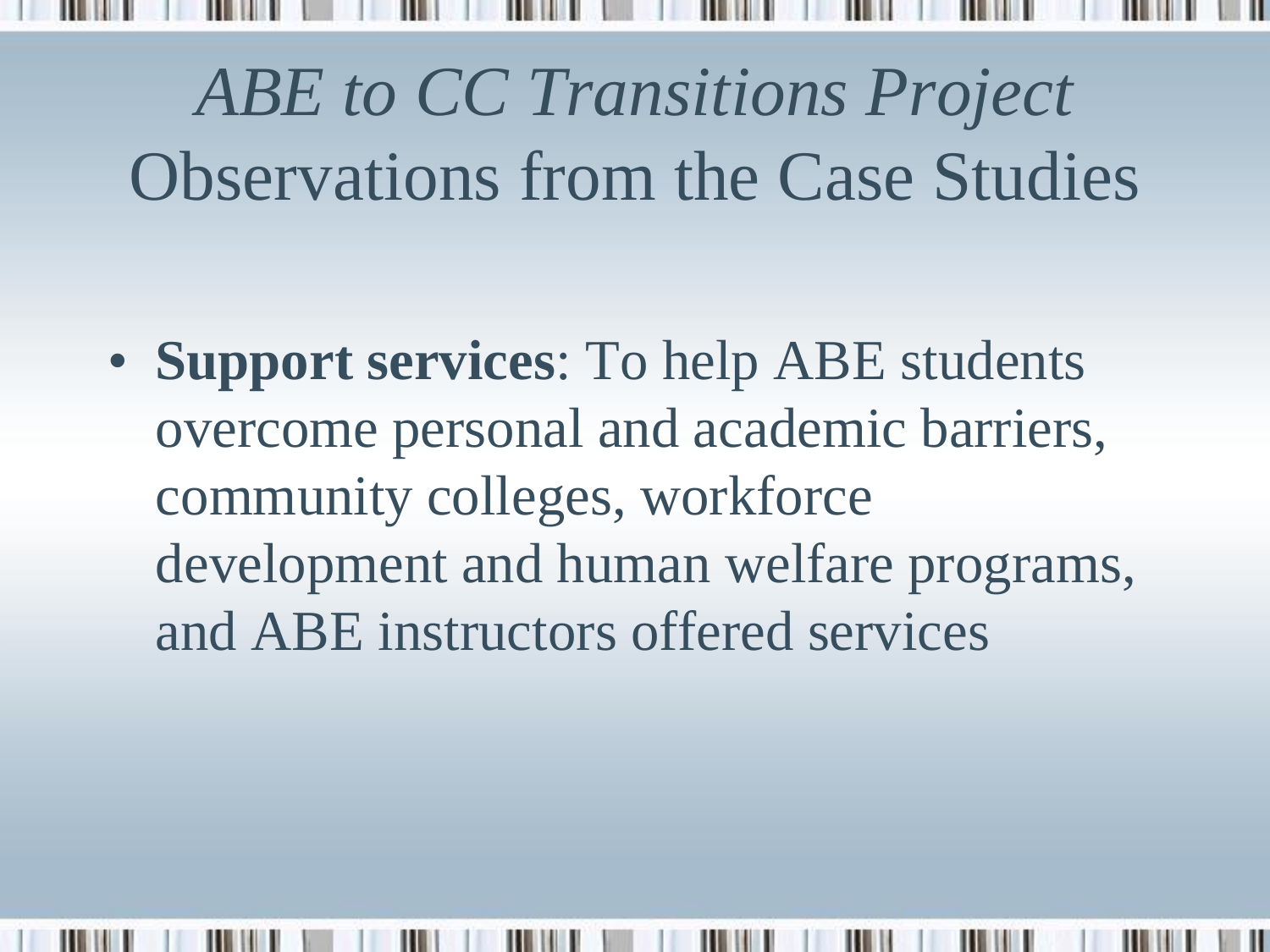*ABE to CC Transitions Project*  Observations from the Case Studies • **Personal and organizational collaborations**

 information on college programs, the mentoring, and potential educational and provided ABE students with important application process, financial aid, tutoring, career pathways.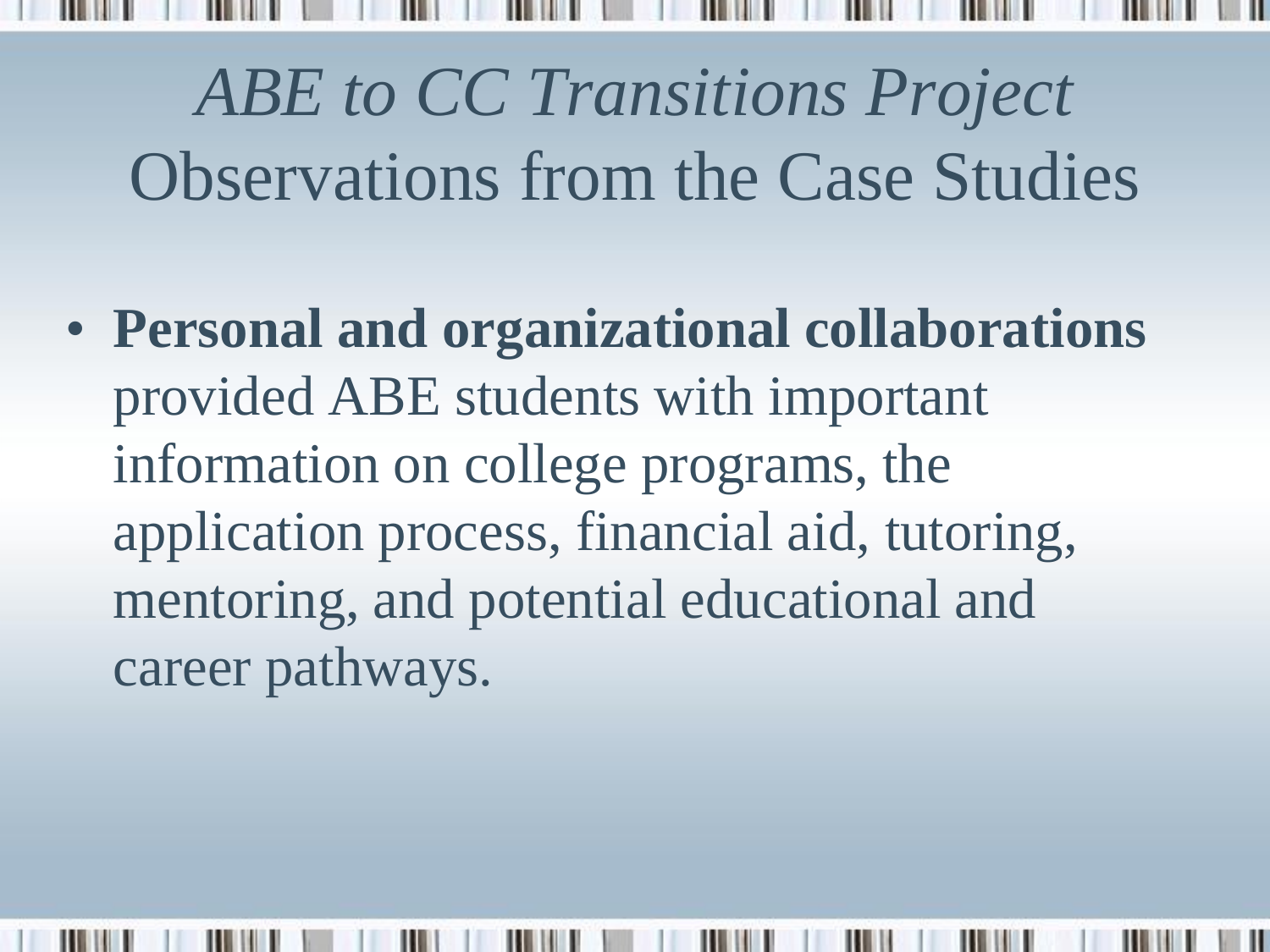# *ABE to CC Transitions Symposium*  September 14, 1006

- • Culmination of *ABE to CC Transitions Project*
- postsecondary education • Researchers, policymakers, and practitioners from workforce development, adult education and
- Roundtable discussions:
	- Why Are We Here? The Challenges
	- Where Are We Going? Promising Approaches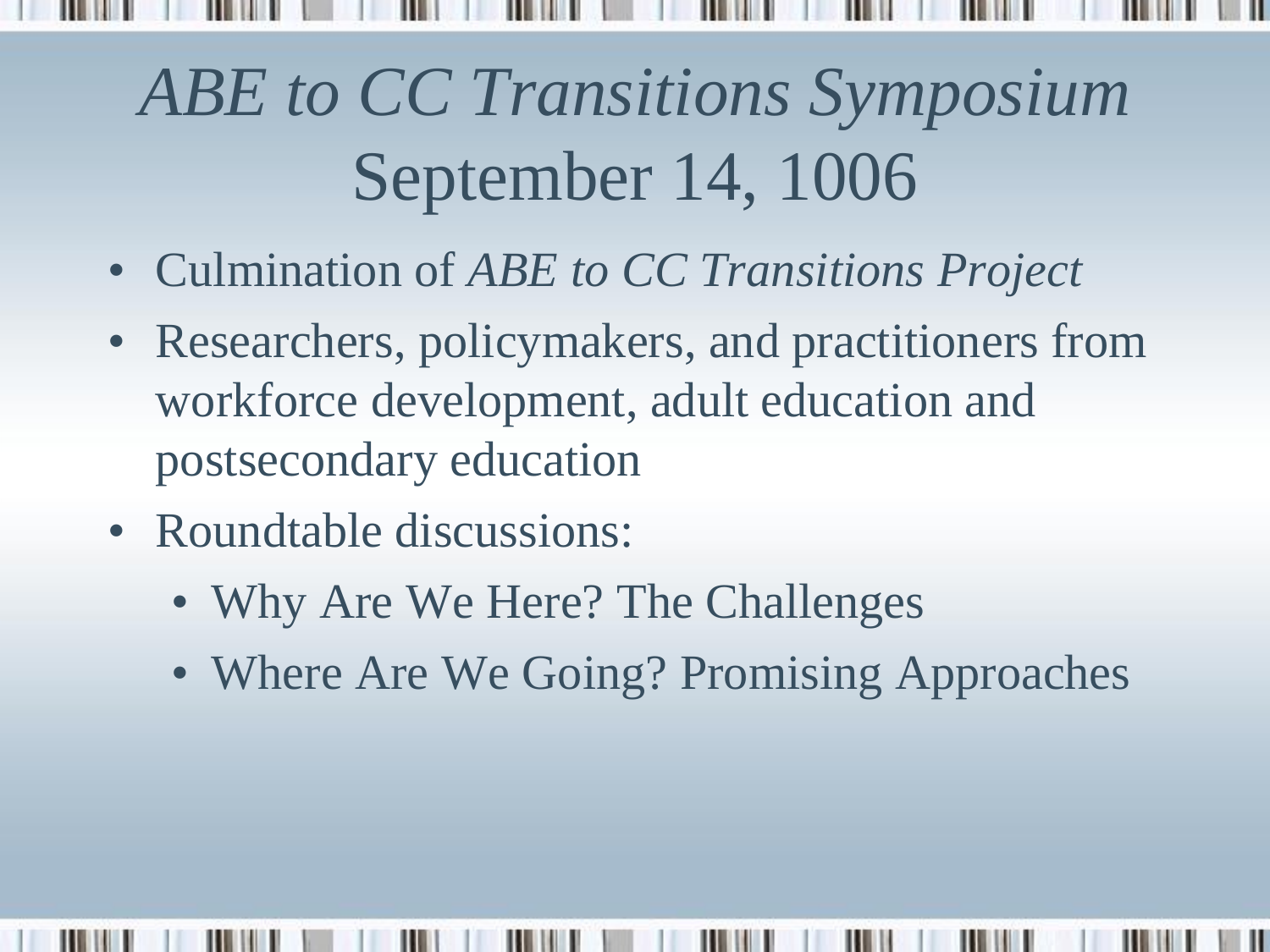# *ABE to CC Transitions Symposium* Recommendations and Next Steps

- • Create a system of lifelong learning
- Educate state policymakers and postsecondary institutions
- • Articulate and coordinate the components of educational- and career-pathways
- Fund demonstration projects and rigorous research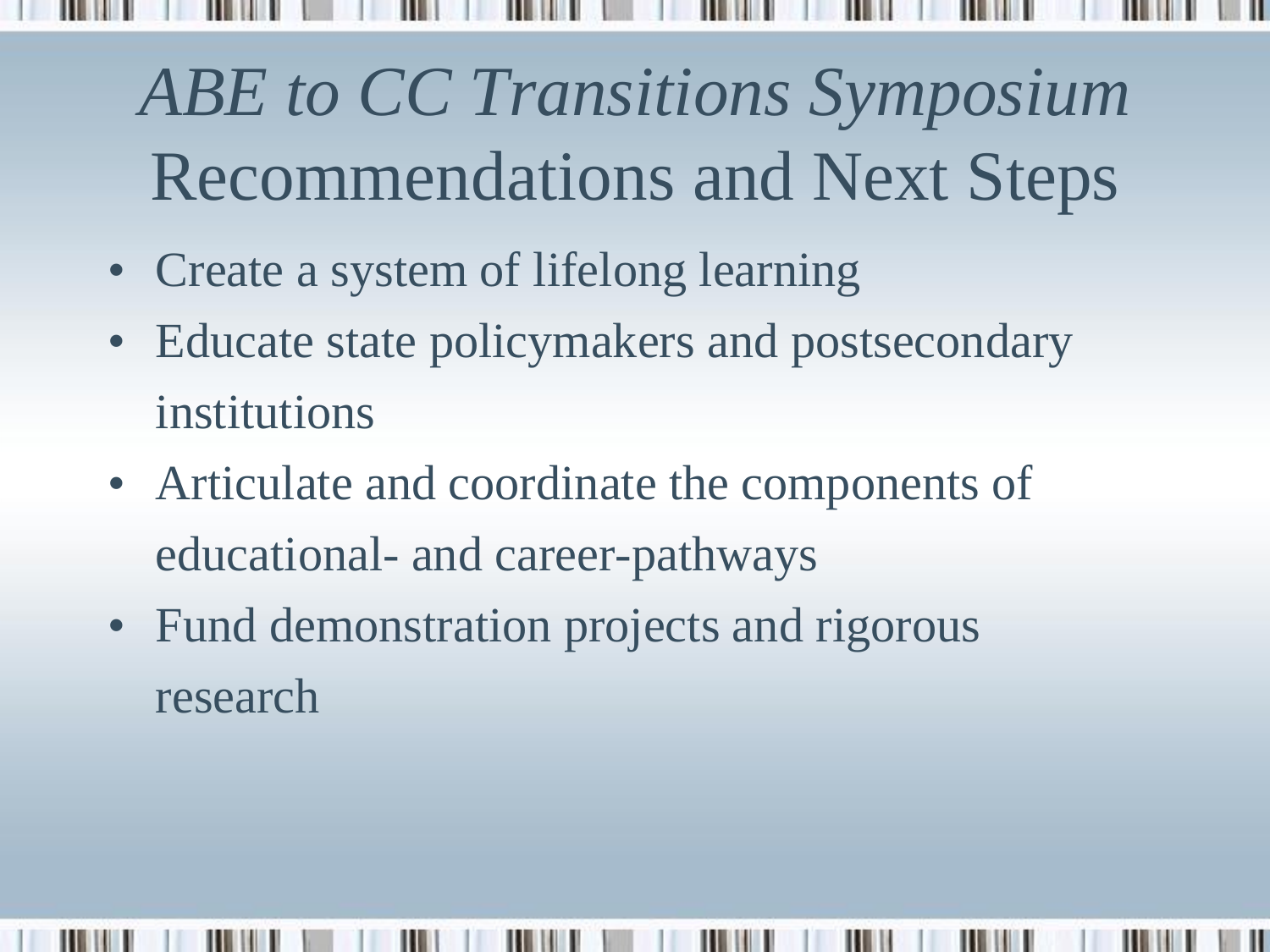#### **Local Demonstration Project: ABE Career Connections (ABE CC)**

 •Contracted Project September 2007 – November 2009

 •5 Local Sub-contracted Local ABE Programs (CA, IL, KY, MD, WI)

 •Designed to document ABE programs' efforts to improve connections to existing local career pathways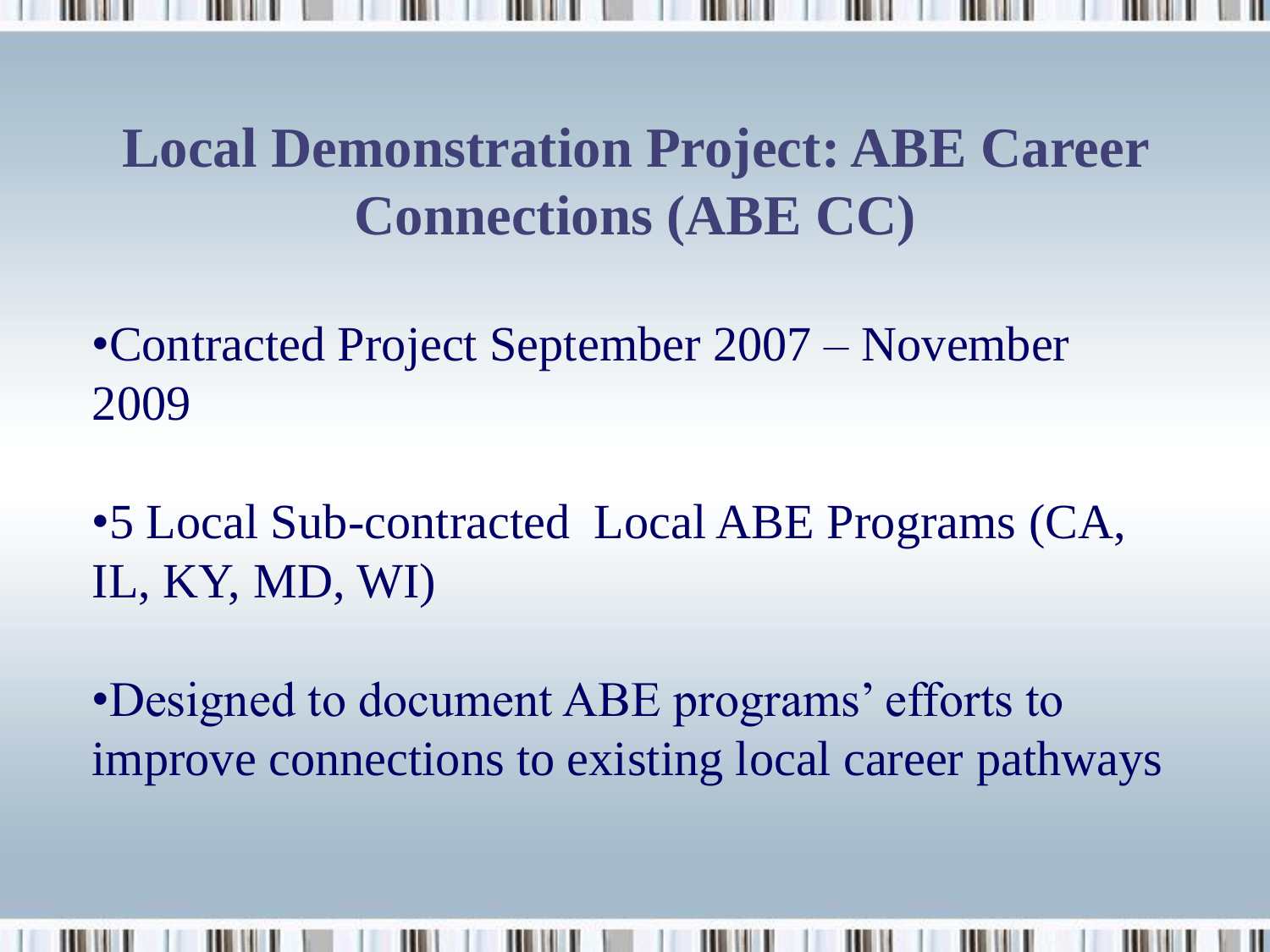#### **Local Demonstration Project: Ready for College (RFC)**

 •Discretionary Grant Program: September 2007 – September 2009

•4 Grantees (CO, KS, NC & NJ)

 programs' capacity to increase OSY high school •Designed to increase state and local adult education completion, college readiness and transition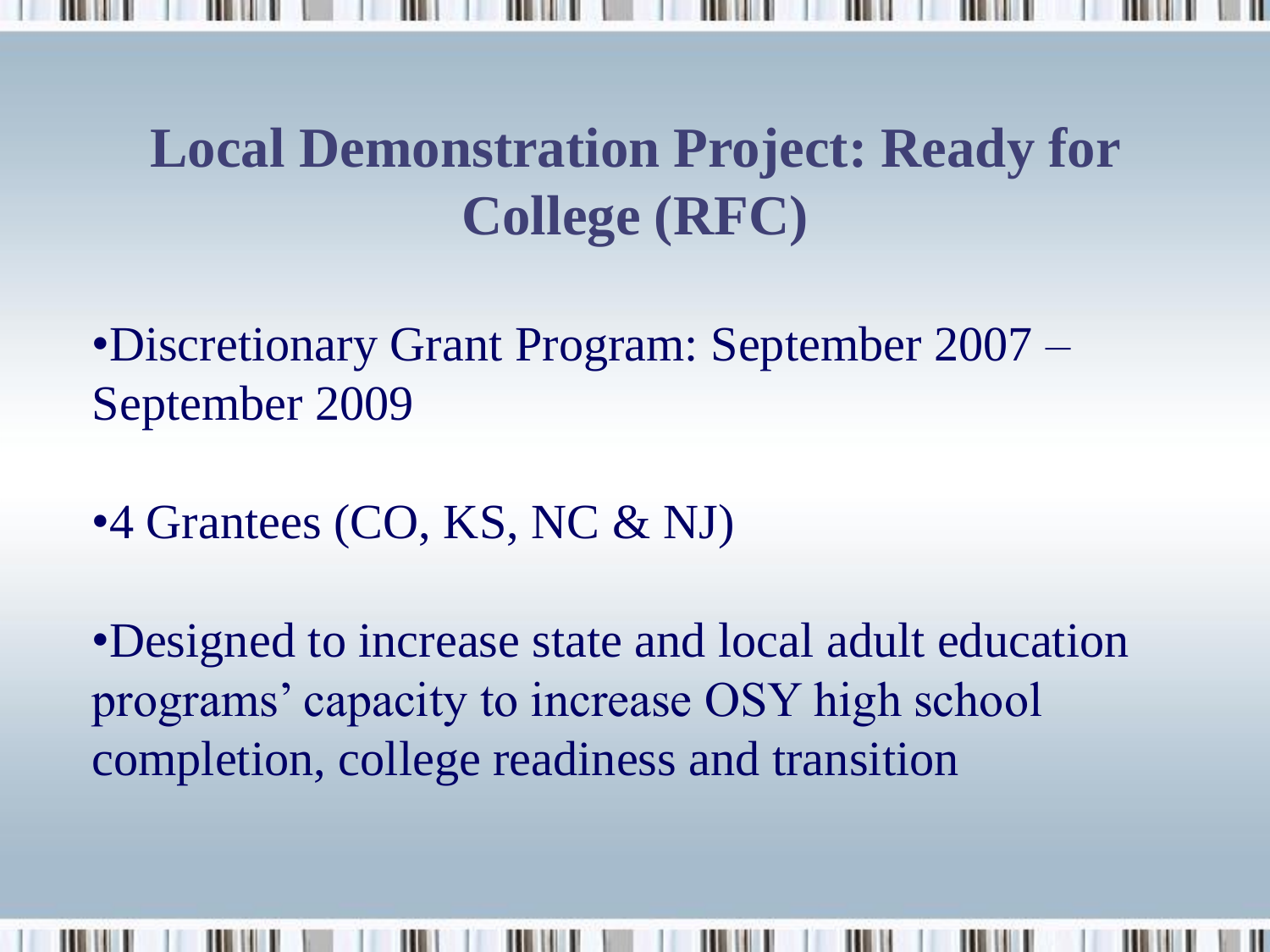**Fostering State Policy Development: Supporting States' Development of Policies for Adult Basic Education (ABE) to Postsecondary Education (PSE) Transitions** 

•Contracted Project (July 2009 – July 2012)

•Target TA to 8 states (TBD)

 transitions from AEFLA to college and career •Designed to assist states in developing, implementing and evaluating state policy to support adults readiness